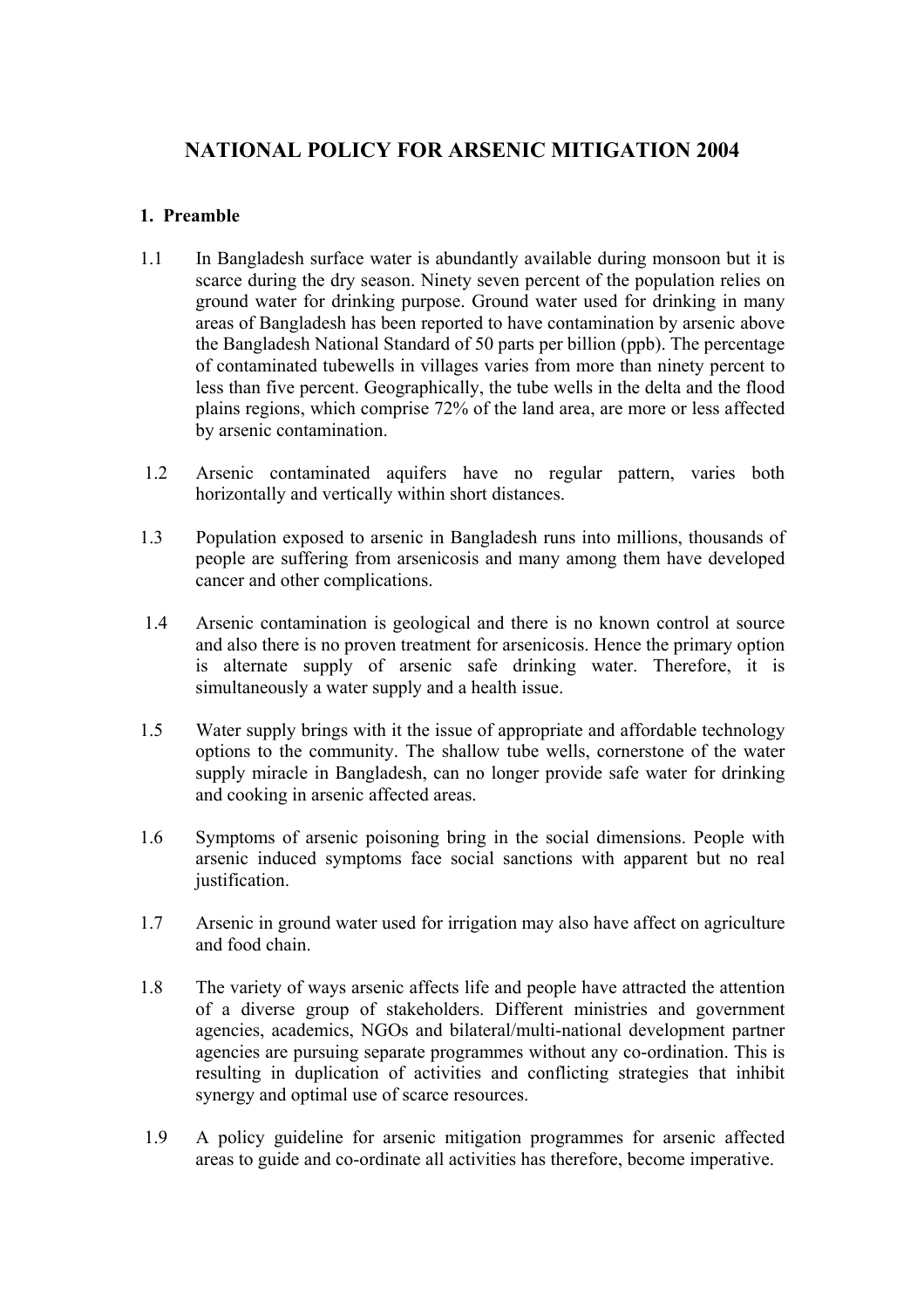# **2.0 Objectives**

- 2.1 The policy provides a guideline for mitigating the affect of arsenic on people and environment in a holistic and sustainable way.
- 2.2 This will also supplement the National Water Policy 1998, National Policy for Safe Water Supply and Sanitation 1998 in fulfilling the national goals of poverty alleviation, public health and food security.

# **3.0 Policy Statements**

Access to safe water for drinking and cooking shall be ensured through implementation of alternative water supply options in all arsenic affected areas. All arsenicosis cases shall be diagnosed and brought under an effective management system. Impact of arsenic on agricultural environment shall be assessed and addressed.

#### **4.0 Identification of the nature and extent of the problem**

Considering the pattern of distribution of arsenic contaminated tube wells and prevalence of patients, the national programme shall include the following:

- 4.1 Screening and regular monitoring of all tube wells including irrigation wells to identify the wells that have arsenic above the levels permissible in Bangladesh. The purpose of monitoring will be twofold, first to identify priority areas and groups for assistance and second to assess the effectiveness of the Policy and the Implementation Plan in reducing the arsenic risk and he number of patients.
- 4.2 Identification of all arsenic affected patients and population at risk;
- 4.3 The water quality of all new water supply sources is tested prior to commissioning; and
- 4.4 Assessment of the level of arsenic in soil and agriculture products including livestock.

#### **5.0 Arsenic Mitigation**

The arsenic mitigation activities under the Policy will focus on the following:

#### **5.1 Public Awareness**

- 5.1.1 Raising awareness regarding the impact of ingestion of arsenic contaminated water;
- 5.1.2 Raising awareness about alternative arsenic free safe water sources and mitigation options;
- 5.1.3 Raising awareness regarding remedial measures against arsenic poisoning; and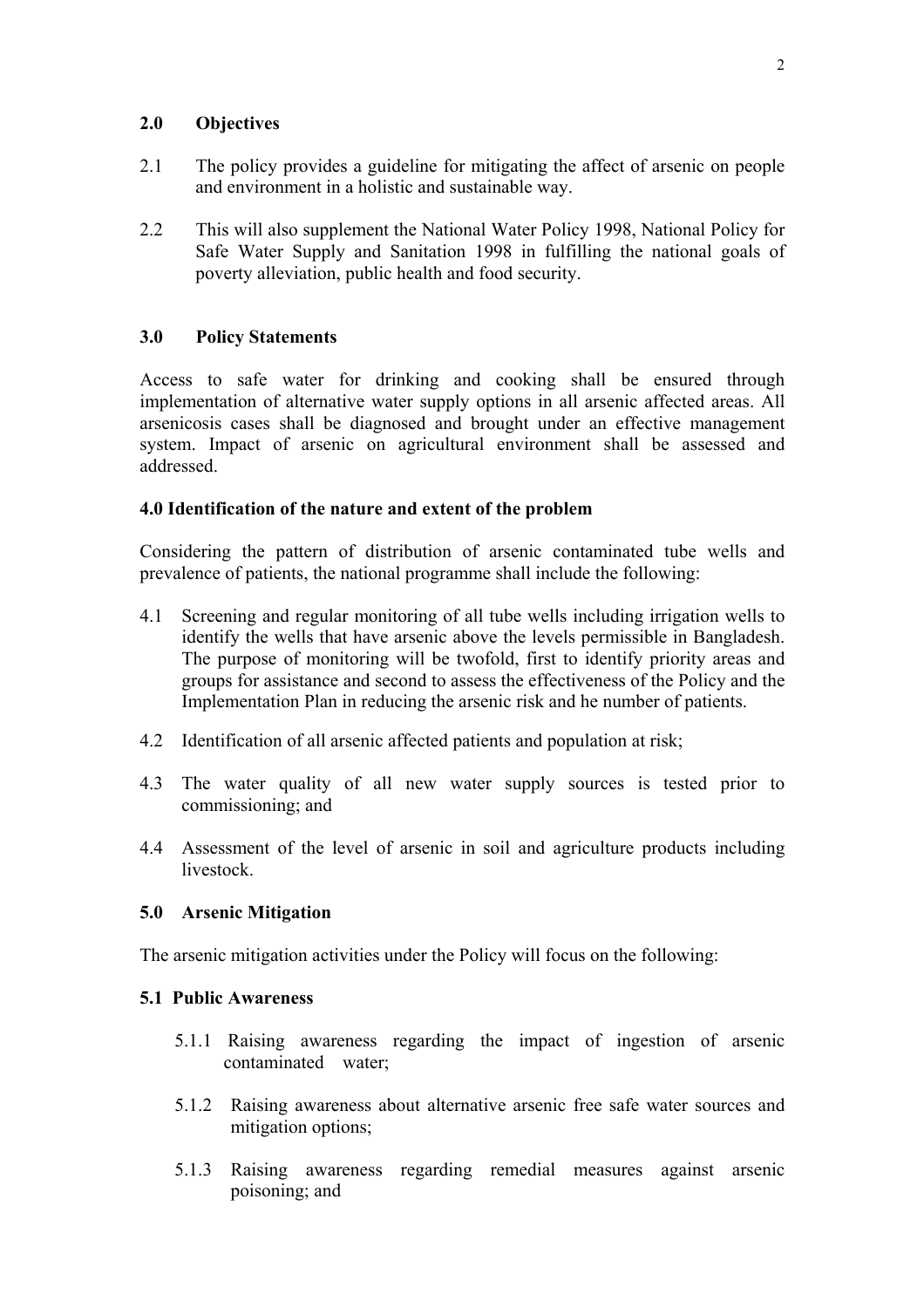5.1.4 Raising awareness that arsenicosis is not contagious and that social exclusion is not justified*.*

# **5.2 Alternative Arsenic Safe Water Supply**

Technology options for water supply are area dependent and no single option can serve the purpose of the people having diverse socio-economic background. Arsenic mitigation programme for water supply must promote a range of technology options approved for arsenic affected areas. All mitigation programme shall adhere to the following:

- 5.2.1 Follow the Bangladesh Standards for drinking water as defined in 'Environmental Conservation Act 1995 and Rules 1997, Schedule - 3';
- 5.2.2 Give preference to surface water over groundwater as source for water supply;
- 5.2.3 Follow approved guidelines/protocols for installation of water supply technology options;
- 5.2.4 Ensure on an emergency basis, safe source of drinking water at a reasonable distance;
- 5.2.5 Assess the needs for water supply intervention based on the status of contamination at village level; and

5.2.6 Endeavor to promote piped water systems wherever feasible and such schemes must ensure that the poorest members of the community have access to safe water that meets the minimum service levels established by the Government. In case of piped water supply in the rural areas where the supply will be mainly for drinking and cooking, 8 litres of water per capita per day will be ensured and the service level in municipal areas will be determined by the respective municipal council/city corporations.

#### **5.3 Diagnoses and Management of Patients**

In proper diagnosis and management of patients the arsenic mitigation programme shall include the followings:

- 5.3.1 Provisions for protocols for diagnosis and management of arsenicosis patients;
- 5.3.2 Provision of training to health service providers at different levels;
- 5.3.3 Formulation and maintenance of an effective referral chain for complicated case management of arsenicosis patients;
- 5.3.4 An appropriate mix of preventive and social medicine;
- 5.3.5 Provision of medical and healthcare in health centers and hospitals for seriously affected patients; and
- 5.3.6 Provision for rehabilitation of arsenicosis patients;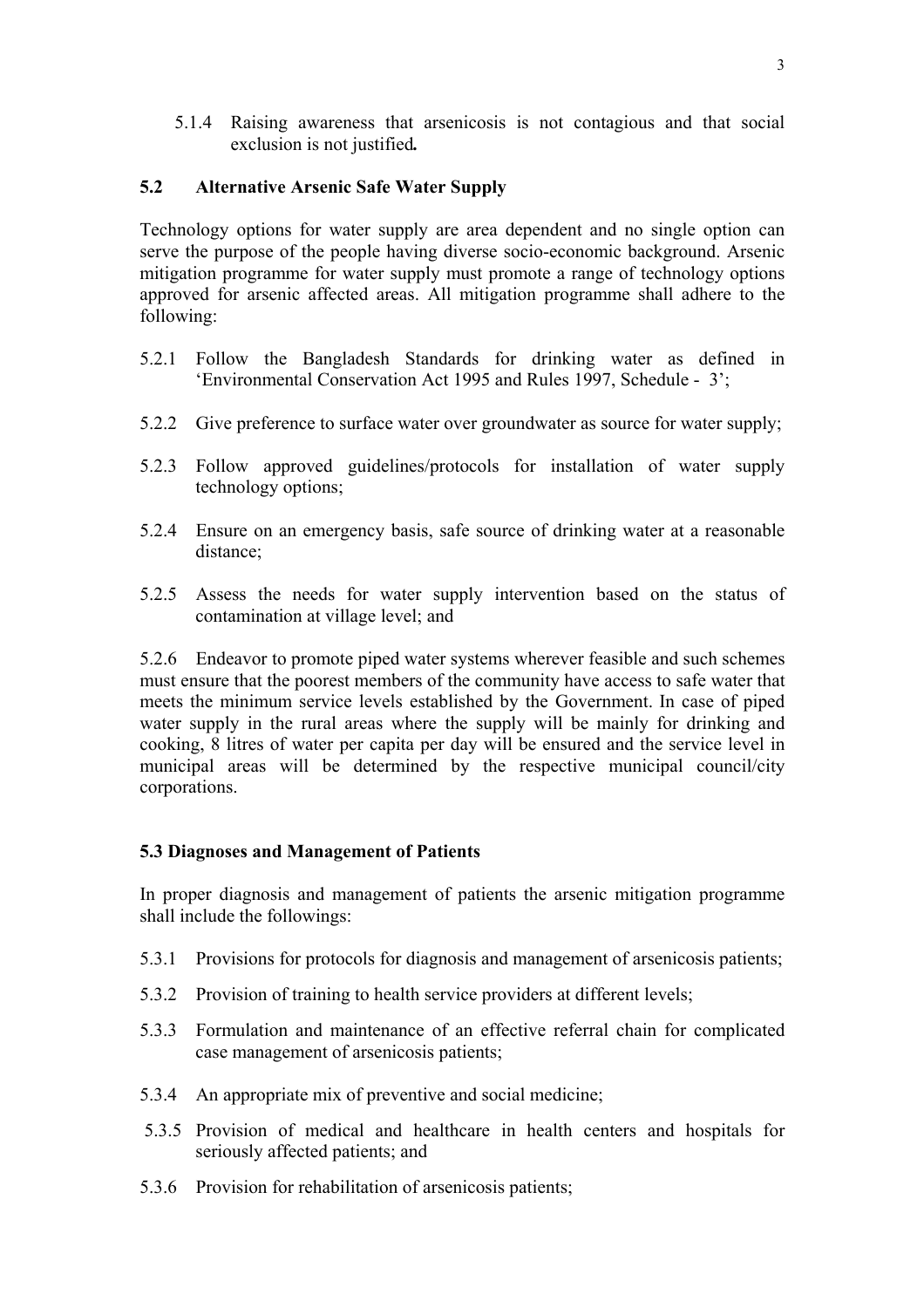## **5.4 Capacity Building**

Programme to address the problem of arsenic in ground water in the country shall include building appropriate capacity at all levels. Capacity building shall include the following:

- 5.4.1 Providing government support for test kit manufacturing within the country, through both public and private initiatives;
- 5.4.2 Capacity at local and community levels for installation, operation and maintenance of mitigation options including monitoring, information management and reporting;
- 5.4.3 Capacity of the relevant government departments will be increased for hydrogeological investigation and analysis;
- 5.4.4 Capacity for water quality monitoring and surveillance of existing safe tube wells and the proposed interventions;
- 5.4.5 Establishment of a network of well-equipped laboratories with arsenic measurement capacity at appropriate levels;
- 5.4.6 Capacity of relevant government agencies to provide technical guidance and monitoring for supply of safe water should be strengthened;
- 5.4.7 Capacity of relevant government agencies for assessment of arsenic in soil and agricultural products.
- 5.4.8 Provision shall be made to tap international expertise in areas where necessary local expertise is yet to be developed. The government shall identify, with assistance from the national level expert committee, the specific areas where inputs from international experts will be beneficial.
- 5.4.9 Capacity building of local level doctors and health workers to diagnose and management of cases of arsenicosis patients and diagnosis and management of arsenicosis patients will be included in the curricula of all medical colleges as well as of all training institutes for health workers of all levels;
- 5.4.10 Capacity building of health workers as well as social service workers in rehabilitation of arsenicosis patients; and
- 5.4.11 All government hospitals in arsenic affected areas shall have trained medical personal for identification and management of arsenicosis patients and district and the national level hospitals shall have different types of specialist medical professionals for treatment and management of different varieties of arsenicosis patients.

#### **6.0 Institutional Arrangement**

The policy emphasizes effective coordination of the activities of government ministries and agencies, greater role of local government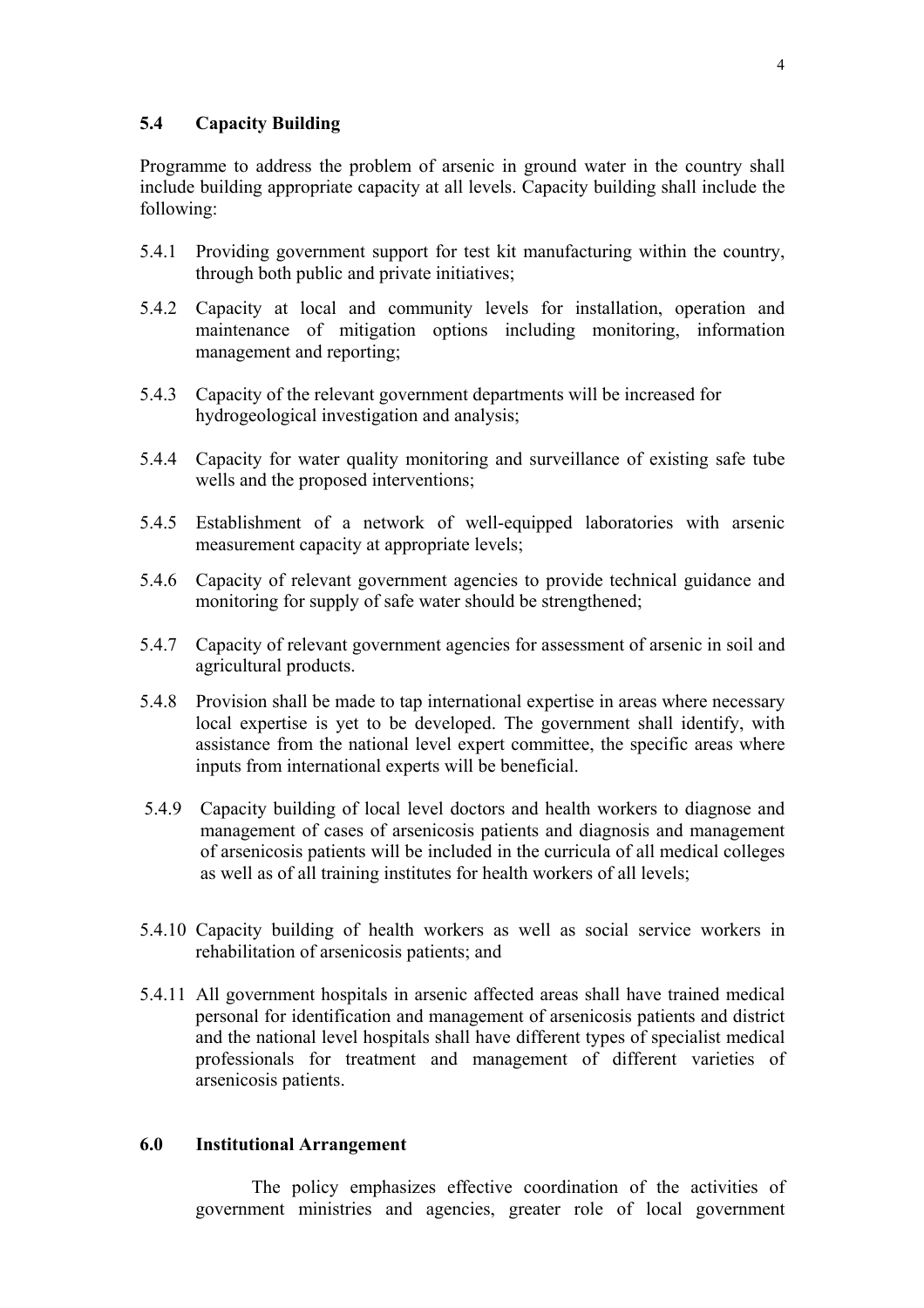institutions, the involvement of the user communities in planning and delivery of services. NGOs and the private sector may also be involved in service deliveries. The institutional arrangement for implementation of the policy shall include the following:

- 6.1 The Government shall form a high level committee or designate any such existing committee to oversee all activities, implementation programmes in accordance to this policy;
- 6.2 The Government shall form a national level expert committee or designate any such existing committee to provide technical advice and support in the field of arsenic mitigation;
- 6.3 National level government agencies shall focus and co-ordinate their activities in their mandated field in a more effective way;
- 6.4 Move towards decentralised planning and delivery of safe water options and health services through the grass root level local government institutions (LGIs) with technical support from relevant government agencies;
- 6.5 Greater involvement of LGIs in mobilizing resources, monitoring and information management; more specifically registration and monitoring of tube wells and patients;
- 6.6 Groundwater being a natural resource, a suitable regulatory mechanism shall be in place to regulate all activities in relation to groundwater such as exploration, exploitation and management.

#### **7.0 Research and Development**

The national programme shall encourage and promote research and development to seek a clear understanding of the impact of arsenic on water supply, health, food and agriculture. To promote co-ordinated research and development the government shall:

- 7.1 Prepare with the help of the National Committee of Experts, among others, a prioritised list of study and research activities needed in different fields of arsenic mitigation; and
- 7.2 Shall formulate appropriate regulatory measures to ensure that all research on arsenic in the country whether by local or expatriate organisations or individual researchers are undertaken in a co-ordinated way and the results are shared with the government of Bangladesh or its designated agency; and

#### **8.0 Information, Applied Research and Reference Laboratory**

8.1 Knowledge and information shall be managed centrally to ensure transparency of the implementation process. Ready accessibility of information to all stakeholders is essential. A government institution shall undertake this sustained role of functioning as an information warehouse at the national level;